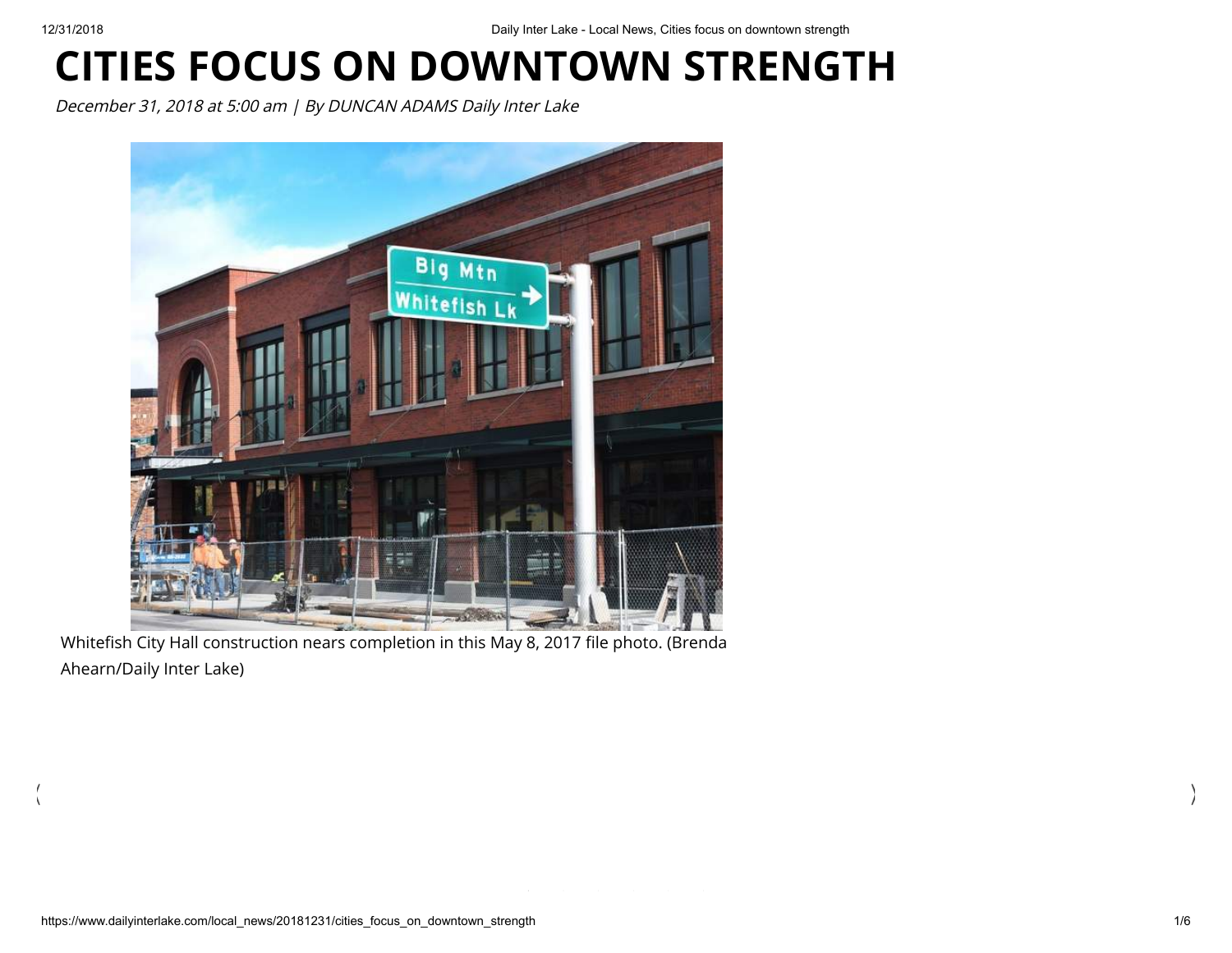In 1964, singer Petula Clark turned the song "Downtown" into an unlikely international hit. A downtown booster group could have penned the lyrics.

Fifty-four years later, Clark's song could describe continued efforts in Kalispell, Whitefish and Columbia Falls to crank up the volume in their downtowns.

This fall, Kalispell celebrated the collaborative effort that yielded the Glacier Rail Park, a project proponents say is destined to transform the city's downtown by ultimately removing railroad tracks cutting through town.

Kalispell City Council also unanimously embraced a new Downtown Urban Renewal Plan that sets the stage for creation of a tax-increment finance district to pay for varied infrastructure improvements in the city's heart.

In Columbia Falls, the ongoing revitalization of Nucleus Avenue and vicinity continued, with new businesses, new condos and more.

Restaurateur Pat Carloss purchased and remodeled a former bar on Nucleus Avenue and opened the Gunsight Saloon in June.

Next door, Compass Construction owner Bill Goldberg created condos above retail space with his Columbia Quest project.

Goldberg's company has tackled other projects on Nucleus Avenue, including condos and retail next to the Columbia Bar and condos in the former Davall Building.

Just off Nucleus Avenue, Compass Construction built the "Glacier Courtyards" condos for developer Mick Ruis, who has played a key role in Columbia Falls' revitalization and been involved in a host of projects on Nucleus Avenue and elsewhere.

One of his largest projects was the \$7 million Cedar Creek Lodge, which he sold to Xanterra Parks and Resorts in 2017. The three-story, 64-room hotel was the first sizable lodging facility to be built in Columbia Falls.

Meanwhile, Greenway Capital of Missouri has launched construction of 200 apartments at the end of Bill's Lane in the Mosquito Flats neighborhood.

In Whitefish, phase two of Depot Park's master plan was completed, nearly doubling the size of a key community park and opening views to the north and east.

The Central Avenue reconstruction project in Whitefish added a block of expanded retail and commercial space and yielded an enhanced streetscape.

https://www.dailyinterlake.com/local\_news/20181231/cities\_focus\_on\_downtown\_strength 206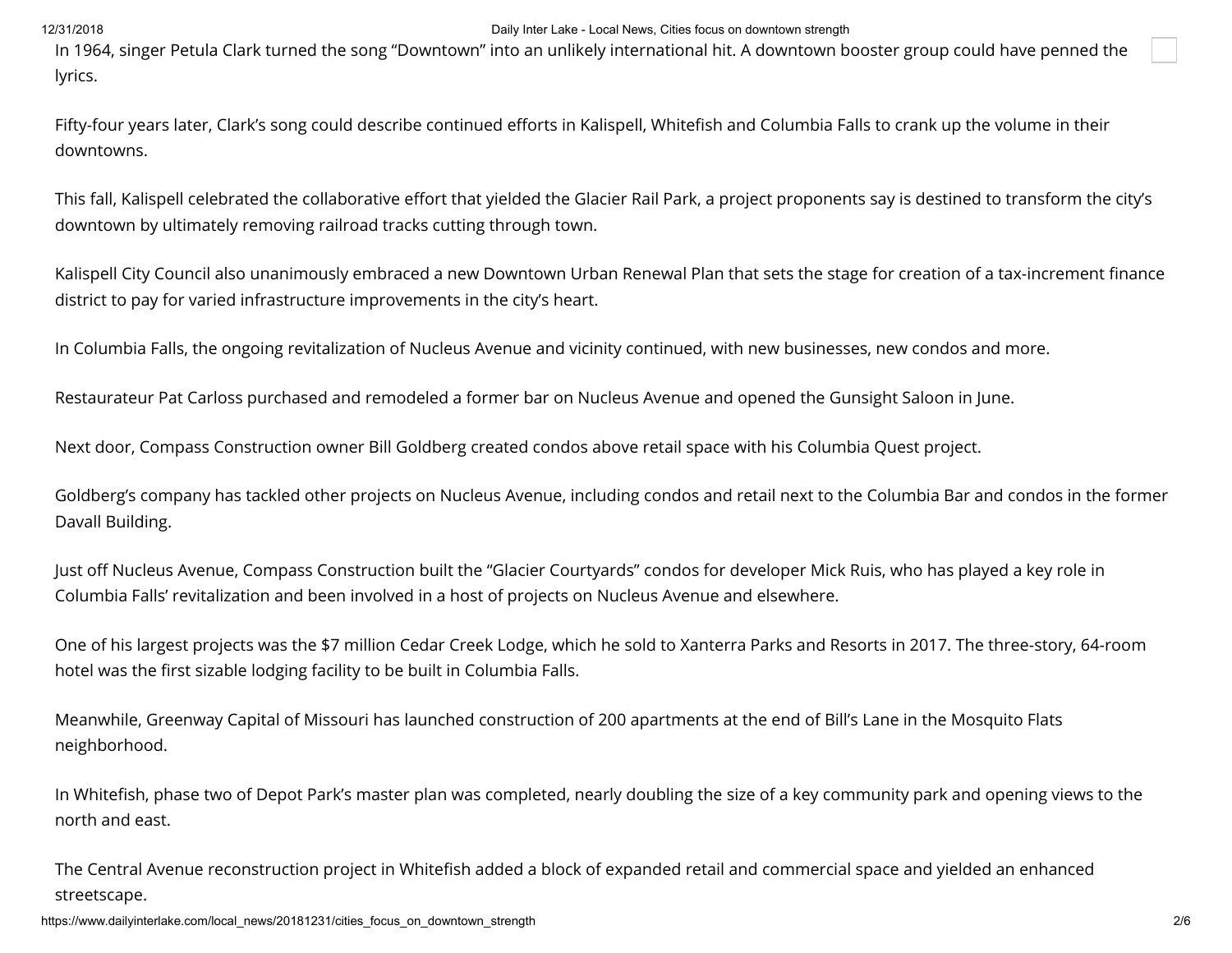Whitefish Mayor John Muhlfeld and City Manager Adam Hammatt said the project "helped catalyze redevelopment of several properties and we anticipate further expansion of the downtown district in 2019."

One of the biggest projects in downtown Whitefish over the past decade was the construction of a new \$16 million City Hall and adjoining threestory parking garage that opened in 2017, keeping local government offices in the downtown corridor and providing 200 parking spaces.

Whitefish has added a significant number of hotel rooms to its inventory, with the Hampton Inn and Firebrand Hotel opening in 2016, followed by TownePlace Suites by Marriott in 2017.

Whitefish also continued efforts to provide affordable housing.

In November, the Montana Board of Housing awarded \$6.75 million in federal tax credits to Whitefish, paving the way for development of an affordable housing apartment complex on Edgewood Place. As proposed, the complex will provide 38 dwelling units for families in three buildings on the north side of the railroad viaduct in Whitefish.

As 2018 drew to a close there were two announcements that appear to promise regional benefits.

First, the city, Flathead County and business leaders learned in early December that \$12.75 million from a federal grant fund will allow expansion of a section of the U.S. 93 bypass around Kalispell.

The Montana Department of Transportation will widen a roughly 2-mile section of the bypass from two lanes to four and the Foy's Lake roundabout will be removed and replaced by an interchange.

Flathead County Commissioner Pam Holmquist described the federal grant as "a wonderful early Christmas present for Flathead County as we continue our efforts to make the alternate route a true bypass."

Then, in mid-December, Glacier Park International Airport announced that American Airlines plans to offer three new daily flights serving the airport this summer.

U.S. Sens. Steve Daines and Jon Tester both celebrated the news of the new flights.

In early October, the 42-acre, \$21 million Glacier Rail Park celebrated a grand opening. Officials predicted the project would help transform downtown Kalispell by relocating two businesses to the park that relied on service from railroad tracks that cut through a swath of downtown.

https://www.dailyinterlake.com/local\_news/20181231/cities\_focus\_on\_downtown\_strength 3/6 The rails will then be removed and replaced by a multi-use trail, a change officials believe will stir revitalization along the former rail corridor.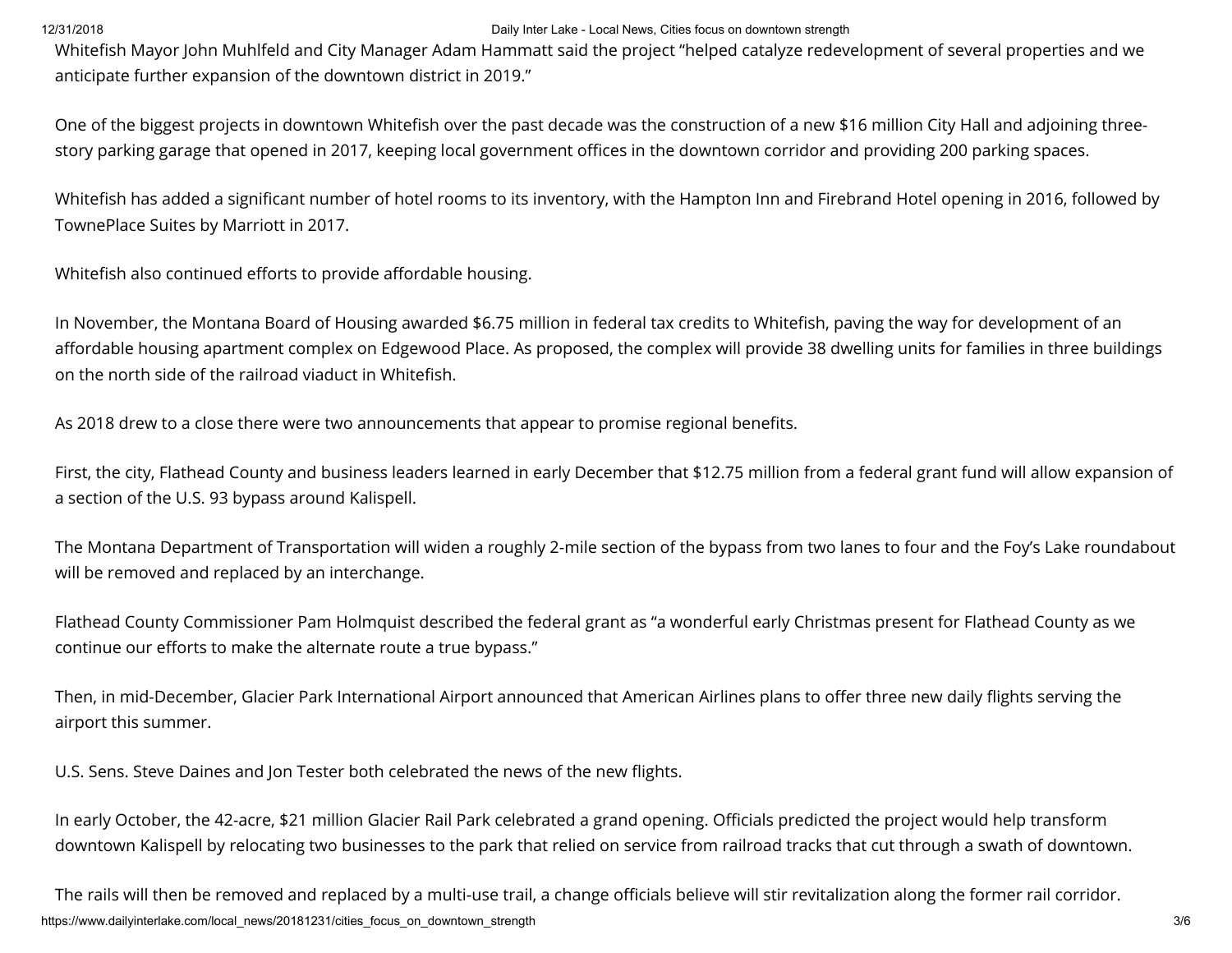The project resulted from work that included a unique partnership with the city of Kalispell and the Flathead County Economic Development Authority.

At the time, Kim Morisaki, business development and marketing director for Montana West Economic Development, described the city and the economic development authority as "hand-in-glove partners" that had brought the project forward.

Montana West Economic Development, a private nonprofit, provides staff for the Flathead County Economic Development Authority.

CHS Mountain West Co-op launched quickly into construction of replacement facilities at the rail park.

Northwest Drywall did not.

Jerry Meerkatz, president and chief executive officer of Montana West Economic Development, said Northwest Drywall moved the site where the company's new building will rise a short distance because of geotechnical issues at the original location.

And he said the company's owners decided not to pour concrete during cold weather.

Pamela Mower, general manager of Northwest Drywall, said this fall that construction at the new site likely would begin in April, with an anticipated goal of completing work by October 2019.

Early projections estimated the railroad tracks would begin coming up during the summer of 2019.

Meerkatz said that's more likely to happen now during the summer of 2020.

In Columbia Falls, crews broke ground in October for a project that will create a fishing pond surrounded by a walking trail. The Flathead Land Trust, with a \$100,000 grant from the LOR Foundation, worked with the city and others to come up with the idea of a fishing pond at the River's Edge park along the Flathead River.

The Montana Department of Fish, Wildlife and Parks committed to help fund part of the project and to stock the pond annually with westslope cutthroat trout.

The new pond is slated to open during the summer.

Meanwhile, Columbia Falls is considering the pros and cons of a resort tax.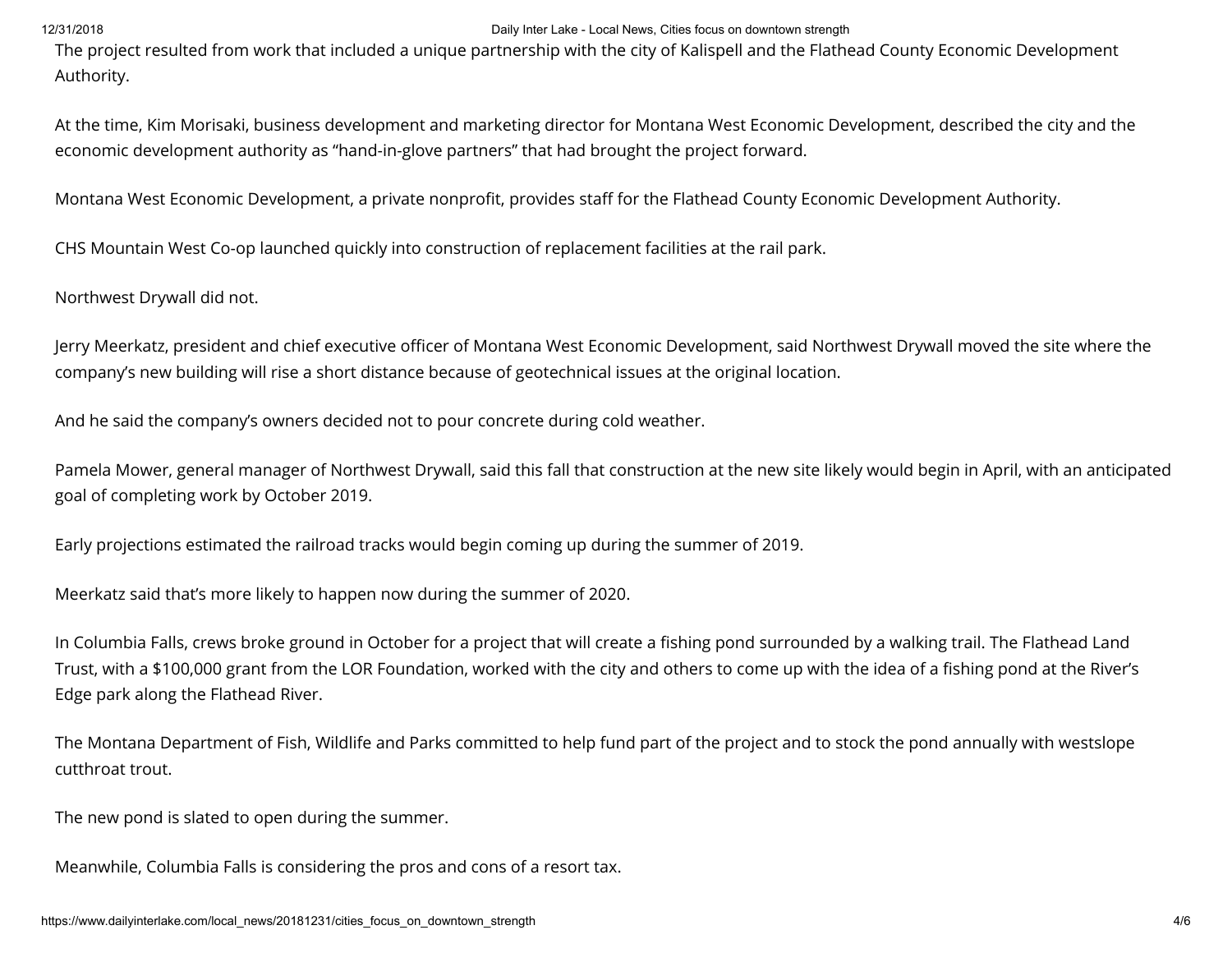A growing population and an increase in tourism traffic are beginning to strain emergency services, officials say.

Columbia Falls estimates that a 3 percent resort tax could conservatively yield an additional \$450,000 in revenue each year. The tax focuses on goods and services, such as hotels, motels, vacation rentals, RV parks and campgrounds, as well as fast foods, restaurants, alcohol and other luxury items.

Columbia Falls would have to be classified by the state Department of Commerce as a resort city to be able to levy the tax.

The region's ongoing transformation reflects the influence of tourist dollars, as well as the impact of seasonal residents, along with people who move here intending to stay and Flathead Valley natives who frequently experience mixed feelings about all the changes wrought by popularity.

Reporter Duncan Adams may be reached at dadams@dailyinterlake.com or 758-4407.